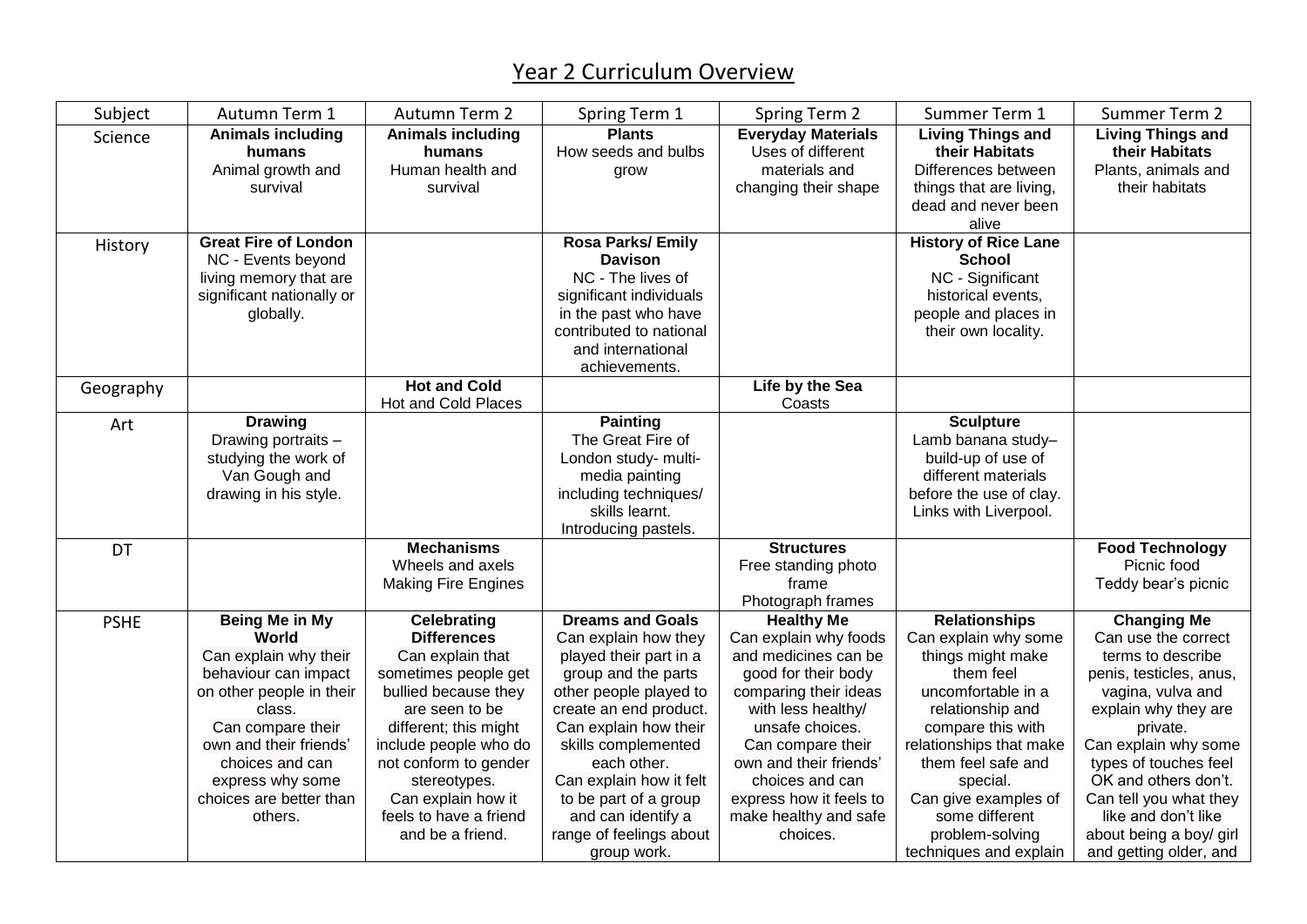|              |                                                                                                                                                                          | Can also explain why it<br>is OK to be different<br>from their friends.                                                                                                                                                                                                                |                                                                                                                                                                                        |                                                                                                                                                                                                                                                                             | how they might use<br>them in certain<br>situations in their<br>relationships.                                                                                                      | recognise that other<br>people might feel<br>differently to them.                                                                                                                                                                                                                                                                                   |
|--------------|--------------------------------------------------------------------------------------------------------------------------------------------------------------------------|----------------------------------------------------------------------------------------------------------------------------------------------------------------------------------------------------------------------------------------------------------------------------------------|----------------------------------------------------------------------------------------------------------------------------------------------------------------------------------------|-----------------------------------------------------------------------------------------------------------------------------------------------------------------------------------------------------------------------------------------------------------------------------|-------------------------------------------------------------------------------------------------------------------------------------------------------------------------------------|-----------------------------------------------------------------------------------------------------------------------------------------------------------------------------------------------------------------------------------------------------------------------------------------------------------------------------------------------------|
| Computing    | <b>Presentations and</b><br><b>Typing</b><br>The children will learn<br>to use presentation<br>software and develop<br>their keyboard skills.                            | <b>Code a Story</b><br>The children will write<br>a basic story with<br>illustrations. They will<br>then turn this into an<br>animated story using<br>visual coding. The<br>activity will introduce<br>new concepts such as<br>conditional language,<br>repeat loops and<br>debugging. | <b>My Online Life</b><br>This activity takes<br>place over the course<br>of the term. It covers<br>all the DFE statutory<br>requirements for digital<br>literacy and online<br>safety. | <b>Story Land</b><br>The children take the<br>role of authors to write<br>the sequel to popular<br>children's stories. They<br>then create illustrations<br>for their story and<br>record them self-<br>reading it in order to<br>create an audiobook to<br>publish online. | <b>Making Games</b><br>Using Scratch, the<br>children will create a<br>hero versus villain<br>game. They will create<br>sprites and learn the<br>basics of using Scratch<br>coding. | <b>Online Buddies</b><br>This activity will<br>explore what friendship<br>means online. The<br>children will learn<br>about the do's and<br>don'ts of<br>communicating over<br>the internet.                                                                                                                                                        |
| <b>Music</b> |                                                                                                                                                                          | <b>Singing</b><br>Develop an<br>understanding of<br>melody and its<br>importance in the<br>music being listened<br>to/performed.<br>Sing and perform as a<br>group with increasing<br>confidence.                                                                                      |                                                                                                                                                                                        | <b>Singing</b><br>Listen with<br>concentration and<br>understanding to a<br>range of high-quality<br>music.<br>Use and understand<br>musical language<br>(rhythm, pulse, tempo,<br>pitch).<br>Sing and perform as a<br>group with increasing<br>confidence.                 |                                                                                                                                                                                     | <b>Musical Poetry</b><br>Use voices and<br>instruments<br>expressively to<br>perform songs, poems,<br>rhythms, raps or<br>rhymes.<br>Build an understanding<br>of the pulse and<br>internalise it when<br>listening to/performing<br>a piece of music.<br>Use tuned and<br>untuned classroom<br>instruments to play<br>accompaniments and<br>tunes. |
| <b>RE</b>    | <b>Christianity: What</b><br>did Jesus teach?<br><b>Re-tell Bible stories</b><br>that show kindness,<br>explore how this<br>makes Christians<br>behave towards<br>others | <b>Christianity:</b><br><b>Christmas</b><br>Reflect on the<br>Christmas story and<br>the reasons for Jesus'<br>birth.                                                                                                                                                                  | <b>Judaism: Passover</b><br>How celebrating<br>Passover helps Jews<br>show God they value a<br>special relationship<br>with Him.                                                       | <b>Christianity: Easter</b><br>Re-tell the Easter story<br>and understand what<br>Jesus' resurrection<br>means for Christians                                                                                                                                               | Islam: Hajj<br>Understand the<br>significance of Hajj to a<br>Muslim.                                                                                                               | Hinduism:<br><b>Pilgrimage to the</b><br>river Ganges<br>Understand the<br>significance of the<br>River Ganges both for<br>a Hindu and non-<br>Hindu.                                                                                                                                                                                               |